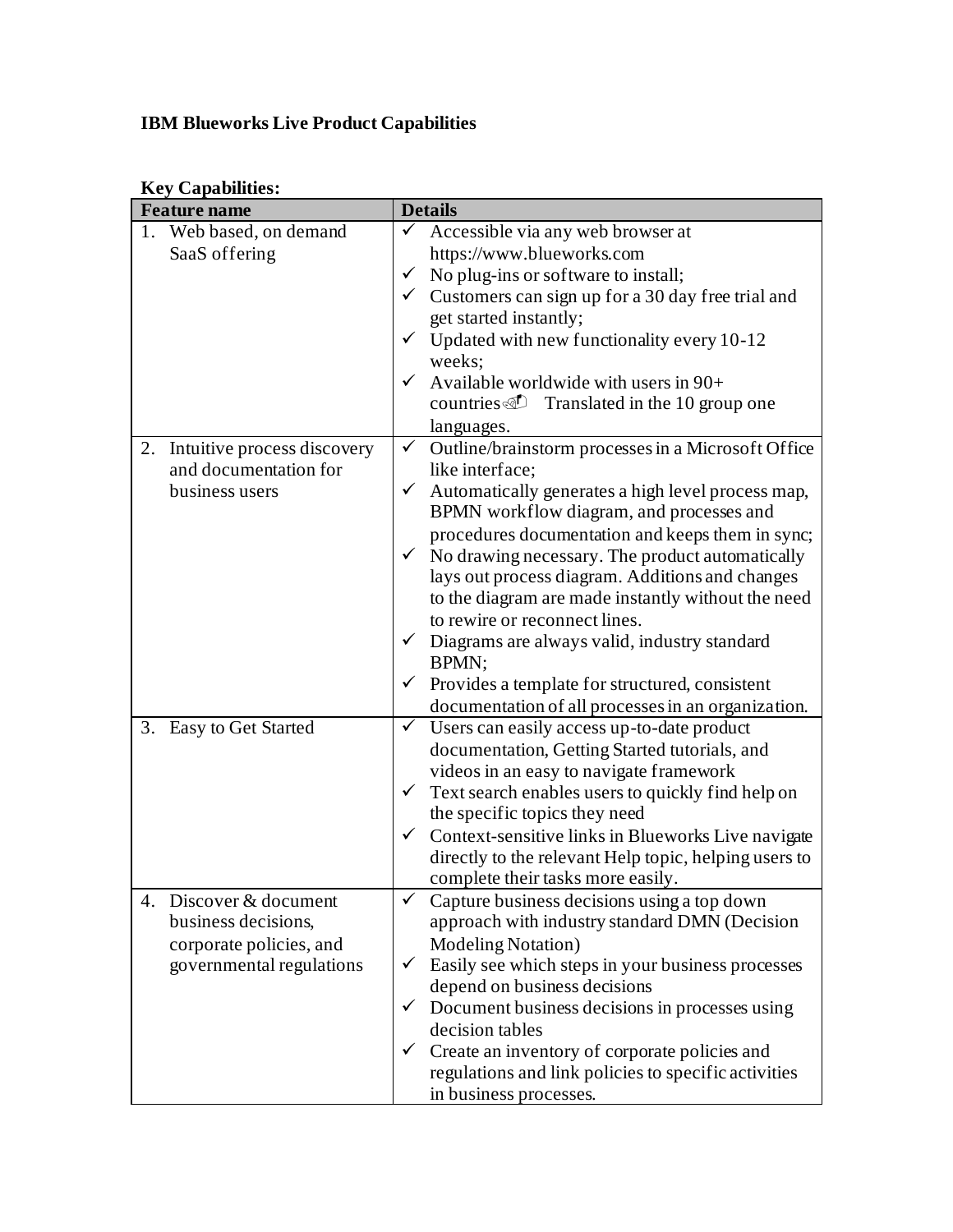|    |                             |              | $\checkmark$ Rapidly understand how changing policies and                          |
|----|-----------------------------|--------------|------------------------------------------------------------------------------------|
|    |                             |              | regulations impact your business;                                                  |
|    | 5. Enterprise Support       | $\checkmark$ | Supports single sign-on (SSO) via SAML 2.0                                         |
|    |                             |              | standard;                                                                          |
|    |                             | $\checkmark$ | Admins can configure custom logos and colors in                                    |
|    |                             | $\checkmark$ | minutes to match company branding;                                                 |
|    |                             |              | Hosted in a secure SSAE 16/SOC/IS027001                                            |
|    |                             |              | certified data center. Security audited and used by                                |
|    |                             |              | Fortune 500 financial services, insurance, and                                     |
|    |                             |              | technology firms as well as government agencies;                                   |
|    |                             |              | $\checkmark$ Ability to restrict user access by IP address and/or<br>email domain; |
|    |                             | $\checkmark$ |                                                                                    |
|    |                             |              | APIs for user provisioning, user de-provisioning $\&$                              |
| 6. | <b>Centralized business</b> | $\checkmark$ | reporting<br>Provides a common repository for all processes                        |
|    | repository                  |              | inside an organization;                                                            |
|    |                             | $\checkmark$ | Supports importing processes using BPMN 2.0,                                       |
|    |                             |              | XPDL 2.1 or Microsoft Visio XML;                                                   |
|    |                             | $\checkmark$ | Processes always up to date $-\text{don't}$ have to worry                          |
|    |                             |              | about different versions of files on shared drives or                              |
|    |                             |              | being emailed around;                                                              |
|    |                             |              | $\checkmark$ Processes and assets can be linked and reused;                        |
|    |                             |              | $\checkmark$ Built in Google-like search across all processes,                     |
|    |                             |              | documentation, templates, and community posts.                                     |
|    | 7. Rich Collaboration       | $\checkmark$ | Processes are a shared whiteboard – multiple users                                 |
|    |                             |              | can work on the same process at the same time and                                  |
|    |                             |              | all changes are shown instantly to all users;                                      |
|    |                             | $\checkmark$ | No save button or check in/check out. Product                                      |
|    |                             |              | tracks fine-grained changes to prevent conflicts                                   |
|    |                             |              | and allow real time collaboration on processes;                                    |
|    |                             | $\checkmark$ | Full audit trail and revision history kept for all                                 |
|    |                             |              | processes, decisions & policies. View any change                                   |
|    |                             |              | that has been made, by whom, and when.                                             |
|    |                             | $\checkmark$ | Create snapshots of your artifacts. Choose to                                      |
|    |                             |              | rollback to a previous version if needed;                                          |
|    |                             | $\checkmark$ | Chat and presence notification built in.                                           |
| 8. | Share processes and gather  |              | $\checkmark$ "Viewer" access provides visibility into published                    |
|    | feedback from the entire    |              | processes across the enterprise for a very low cost                                |
|    | organization                | ✓            | "Contributor" access allows anyone in the business                                 |
|    |                             |              | to view and comment on processes, as well as                                       |
|    |                             |              | automate and participate in workflows;                                             |
|    |                             | ✓            | Facebook / LinkedIn style activity feeds keep users                                |
|    |                             |              | informed of changes to processes that are relevant                                 |
|    |                             |              | to them;                                                                           |
|    |                             | ✓            | Strong access controls allow users to give edit,                                   |
|    |                             |              | read only, or no access to artifacts by space.                                     |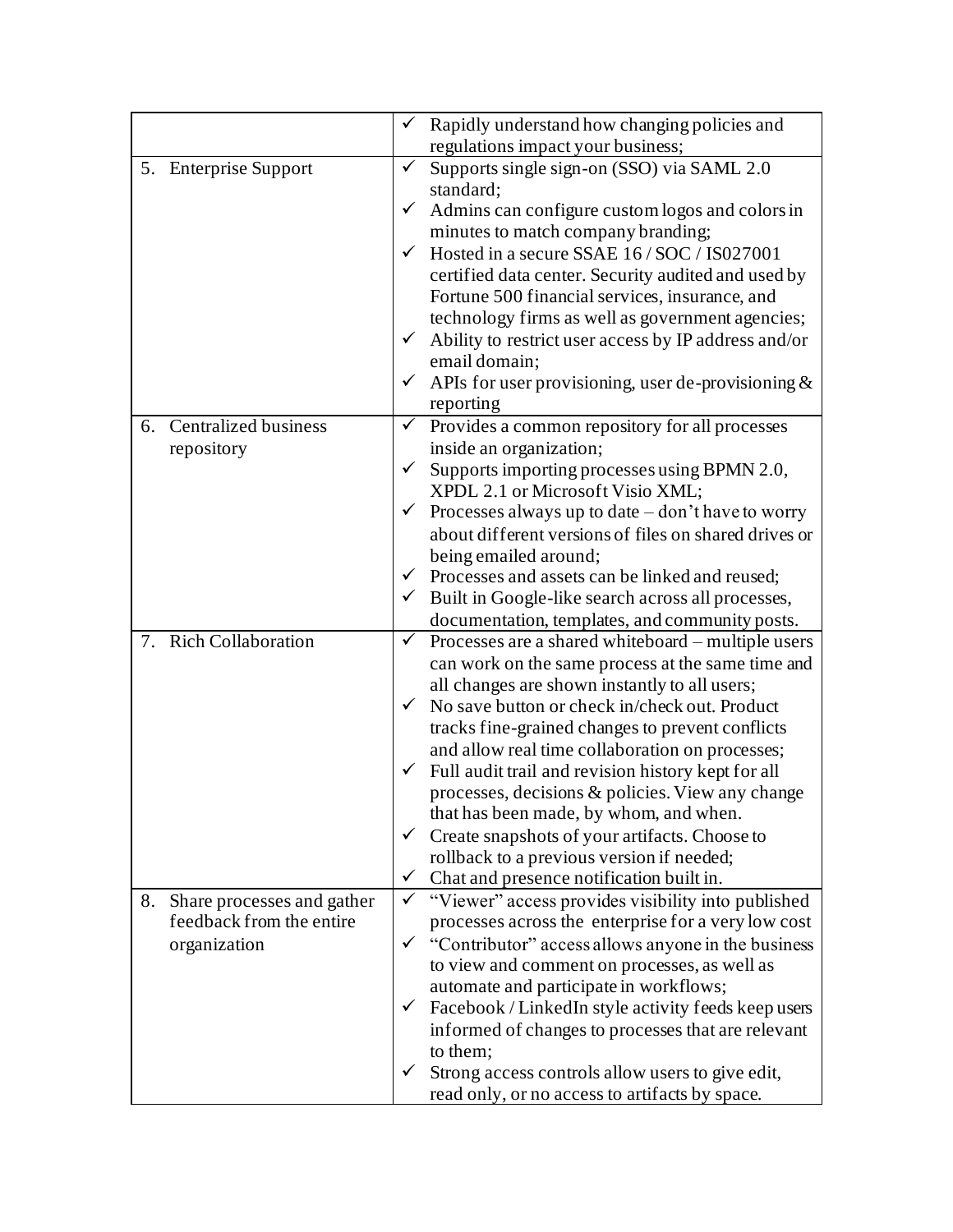| Analyze and improve<br>9.<br>processes | Analysis mode heat maps the map and diagram<br>with information that's been collected about the<br>process. Areas of waste, high cost or cycle time,<br>and opportunities for improvement instantly stand<br>out;<br>$\checkmark$ Process problems, risks, cycle times, costs, and<br>lean data can all be captured and tracked in a<br>structured format;<br>√ "Where Used" tool shows everywhere that an asset |
|----------------------------------------|------------------------------------------------------------------------------------------------------------------------------------------------------------------------------------------------------------------------------------------------------------------------------------------------------------------------------------------------------------------------------------------------------------------|
|                                        | (a system, participant, input/output, etc.) is utilized<br>across all processes within an organization. Assets<br>can be singled out for reuse or retirement.                                                                                                                                                                                                                                                    |
| 10. Export process blueprints          | Automatically generate a PowerPoint presentation<br>$\checkmark$                                                                                                                                                                                                                                                                                                                                                 |
| for presentation or further            | detailing your process improvement effort;                                                                                                                                                                                                                                                                                                                                                                       |
| analysis                               | Microsoft Word export of process and procedure<br>$\checkmark$<br>documentation;                                                                                                                                                                                                                                                                                                                                 |
|                                        | $\checkmark$ Microsoft Excel export of all process details for                                                                                                                                                                                                                                                                                                                                                   |
|                                        | further analysis;                                                                                                                                                                                                                                                                                                                                                                                                |
|                                        | $\checkmark$ PDF export of process maps and diagrams for                                                                                                                                                                                                                                                                                                                                                         |
|                                        | printing or sharing.                                                                                                                                                                                                                                                                                                                                                                                             |
| 11. Business Glossary                  | Users can see all the terms used to document<br>✓                                                                                                                                                                                                                                                                                                                                                                |
|                                        | processes;                                                                                                                                                                                                                                                                                                                                                                                                       |
|                                        | Glossary managers can identify or create the<br>✓                                                                                                                                                                                                                                                                                                                                                                |
|                                        | preferred terms that should be used to describe                                                                                                                                                                                                                                                                                                                                                                  |
|                                        | processes in an account;                                                                                                                                                                                                                                                                                                                                                                                         |
|                                        | $\checkmark$<br>Glossary managers can rename and merge values                                                                                                                                                                                                                                                                                                                                                    |
|                                        | for improved management of information in their<br>account;                                                                                                                                                                                                                                                                                                                                                      |
|                                        | A "where used" tool helps users see where all of<br>$\checkmark$                                                                                                                                                                                                                                                                                                                                                 |
|                                        | the values are being used in process blueprints $\&$                                                                                                                                                                                                                                                                                                                                                             |
|                                        | decisions;                                                                                                                                                                                                                                                                                                                                                                                                       |
|                                        | Contents of the glossary can be exported to MS                                                                                                                                                                                                                                                                                                                                                                   |
|                                        | Excel.                                                                                                                                                                                                                                                                                                                                                                                                           |
| 12. Process Playbacks                  | Users can define multiple Process Playbacks,<br>✓                                                                                                                                                                                                                                                                                                                                                                |
|                                        | representing different paths through a process;                                                                                                                                                                                                                                                                                                                                                                  |
|                                        | A Process Playback can be used to step through a<br>✓                                                                                                                                                                                                                                                                                                                                                            |
|                                        | particular path and see all of the detailed                                                                                                                                                                                                                                                                                                                                                                      |
|                                        | information for each step in that process playback;                                                                                                                                                                                                                                                                                                                                                              |
|                                        | Users can step through each task to validate that<br>the path is valid and complete;                                                                                                                                                                                                                                                                                                                             |
|                                        | Analysis can be performed on playbacks and cycle                                                                                                                                                                                                                                                                                                                                                                 |
|                                        | time, cost and other custom KPIs can be rolled up                                                                                                                                                                                                                                                                                                                                                                |
|                                        | and compared.                                                                                                                                                                                                                                                                                                                                                                                                    |
| 13. Process template library,          | A "Template Library" section is exposed in<br>$\checkmark$                                                                                                                                                                                                                                                                                                                                                       |
| stocked with content to                | Blueworks Live that allows customers to import                                                                                                                                                                                                                                                                                                                                                                   |
| accelerate process discovery           | pre-defined processes to jumpstart their discovery                                                                                                                                                                                                                                                                                                                                                               |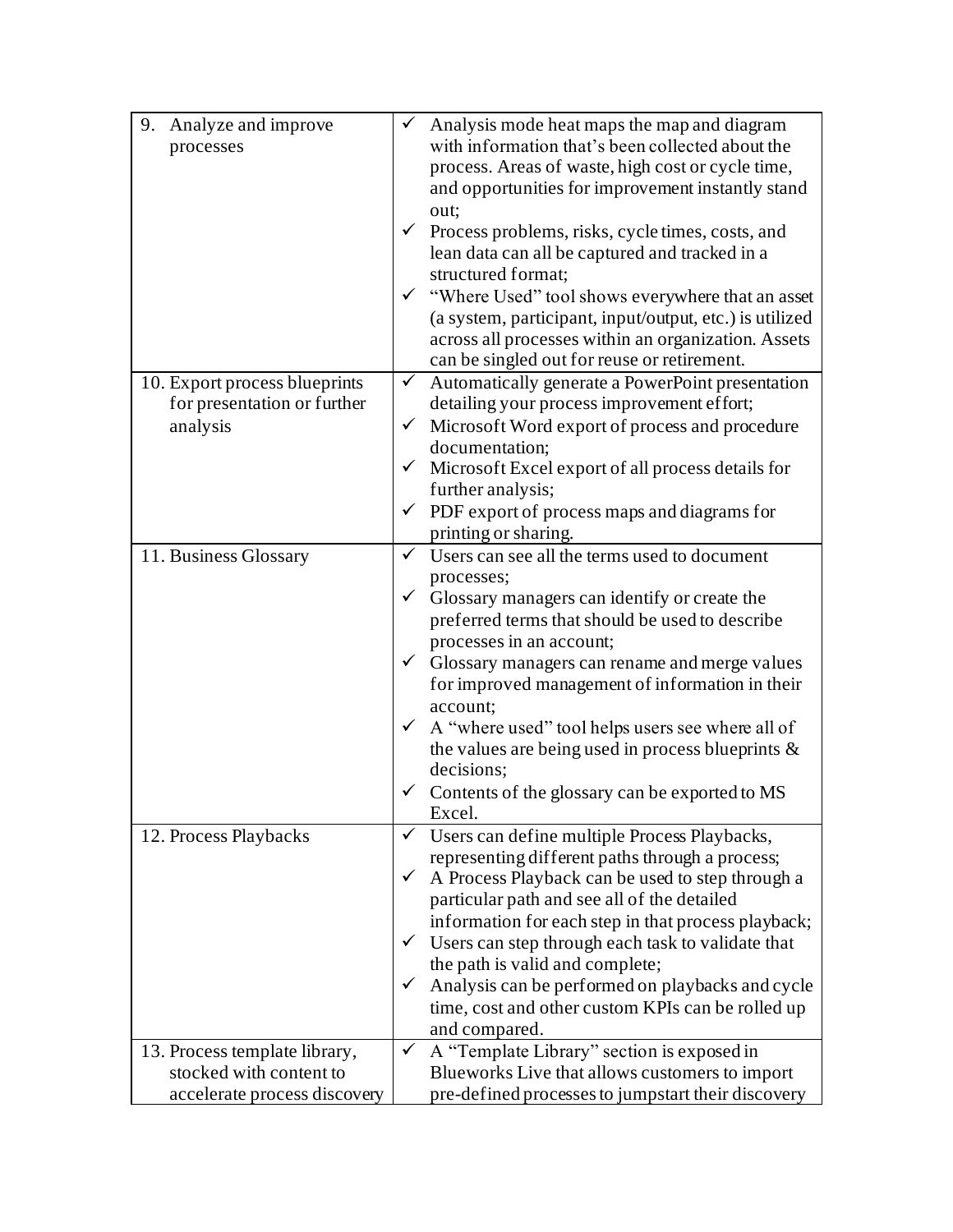| and automation               | and documentation efforts;                                                                           |
|------------------------------|------------------------------------------------------------------------------------------------------|
|                              | $\checkmark$ Users can browse, search for, and preview content;                                      |
|                              | $\checkmark$ The Template Library contains process maps from                                         |
|                              | the APQC organization;                                                                               |
|                              | Additional templates for simple process<br>$\checkmark$                                              |
|                              | automation.                                                                                          |
|                              | Capability map templates for Banking, Healthcare,<br>✓                                               |
|                              | Insurance, Manufacturing, and Telecom provide a                                                      |
|                              | quick starting point for enterprise process                                                          |
|                              | discovery.                                                                                           |
| 14. Configure and run simple | $\checkmark$ Ideal for automating work processes that are                                            |
| processes without IT         | typically done over email (manual);                                                                  |
| involvement                  | $\checkmark$ Designed to enable the typical business user to                                         |
|                              | configure simple repeatable workflows;                                                               |
|                              | Configure a workflow in 90 seconds; no modeling<br>$\checkmark$                                      |
|                              | or process expertise required;                                                                       |
|                              | $\checkmark$ Workflows are based on process templates                                                |
|                              | (patterns) such as "workflow with approval" and                                                      |
|                              | "checklist";                                                                                         |
|                              | Email notifications of task assignments, Due dates<br>$\checkmark$                                   |
|                              | help users get their work done on time;                                                              |
| 15. Governance               | $\checkmark$ Review and approval workflows can be created                                            |
|                              | and associated with specific versions of blueprints                                                  |
|                              | and decisions;                                                                                       |
|                              | These workflows can be launched when the<br>$\checkmark$                                             |
|                              | process owner needs a new version of an artifact                                                     |
|                              | reviewed or approved;                                                                                |
|                              | $\checkmark$ Reviewers and approvers are notified of pending                                         |
|                              | tasks and can navigate to the process or decision                                                    |
|                              | diagram to complete their tasks in context;                                                          |
|                              | Versions of blueprints and decisions can be<br>✓                                                     |
|                              | published so that the entire organization sees the                                                   |
|                              | same version;<br>✓                                                                                   |
|                              | All of the governance workflows that have been<br>executed throughout the life of an artifact can be |
|                              | viewed from its process or decision diagram.                                                         |
| 16. Process community        | ✓<br>Activity streams keep users up to date with process                                             |
|                              | activity in their groups;                                                                            |
|                              | $\checkmark$ Users can view history of changes across the                                            |
|                              | account organized by Date, User, Process or Space                                                    |
|                              | $\checkmark$ View and interact with comments from other users                                        |
|                              | in your account;                                                                                     |
| 17. Connect directly to      | Native integration with IBM Business Process<br>✓                                                    |
| execution                    | Manager.                                                                                             |
|                              | Blueworks Live process blueprints can be<br>✓                                                        |
|                              | imported into IBM BPM for execution;                                                                 |